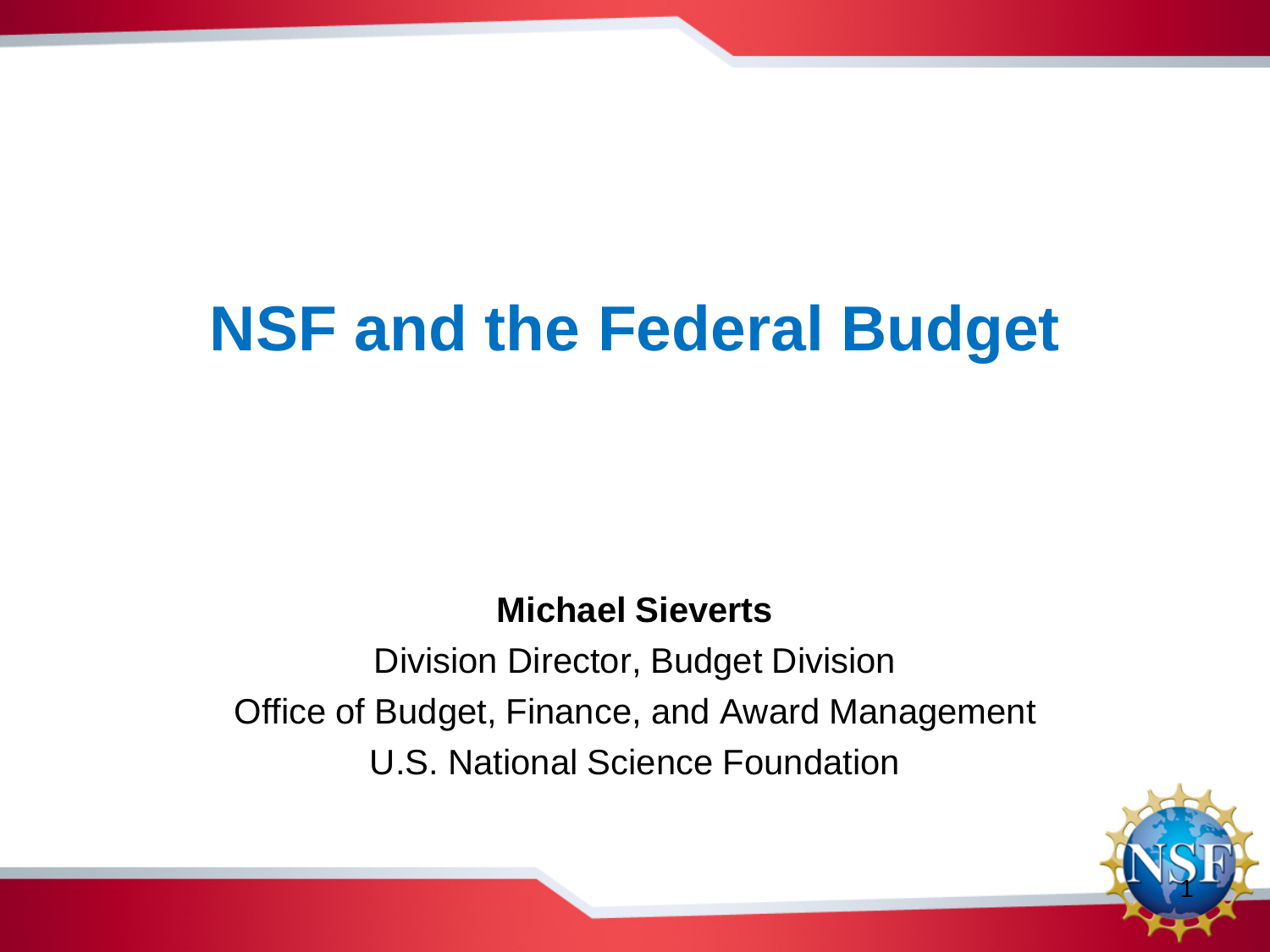## Main Topics

- Federal Budget: Some Basics
- NSF Budget Process
- NSF Appropriations
- Current Events

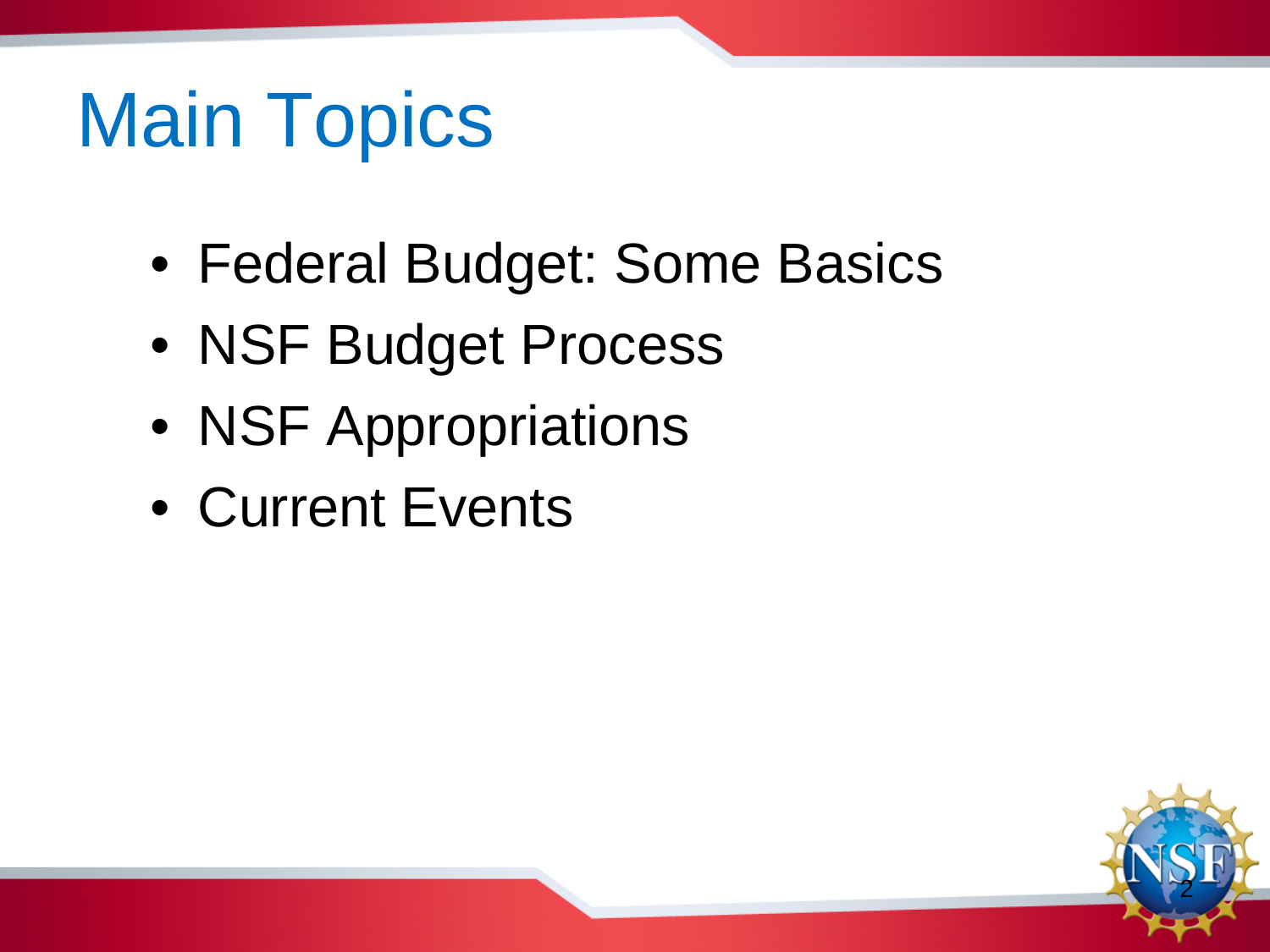### **Spending America's Income**

*Broad revenue and spending categories in President Obama's fiscal 2017 budget:*

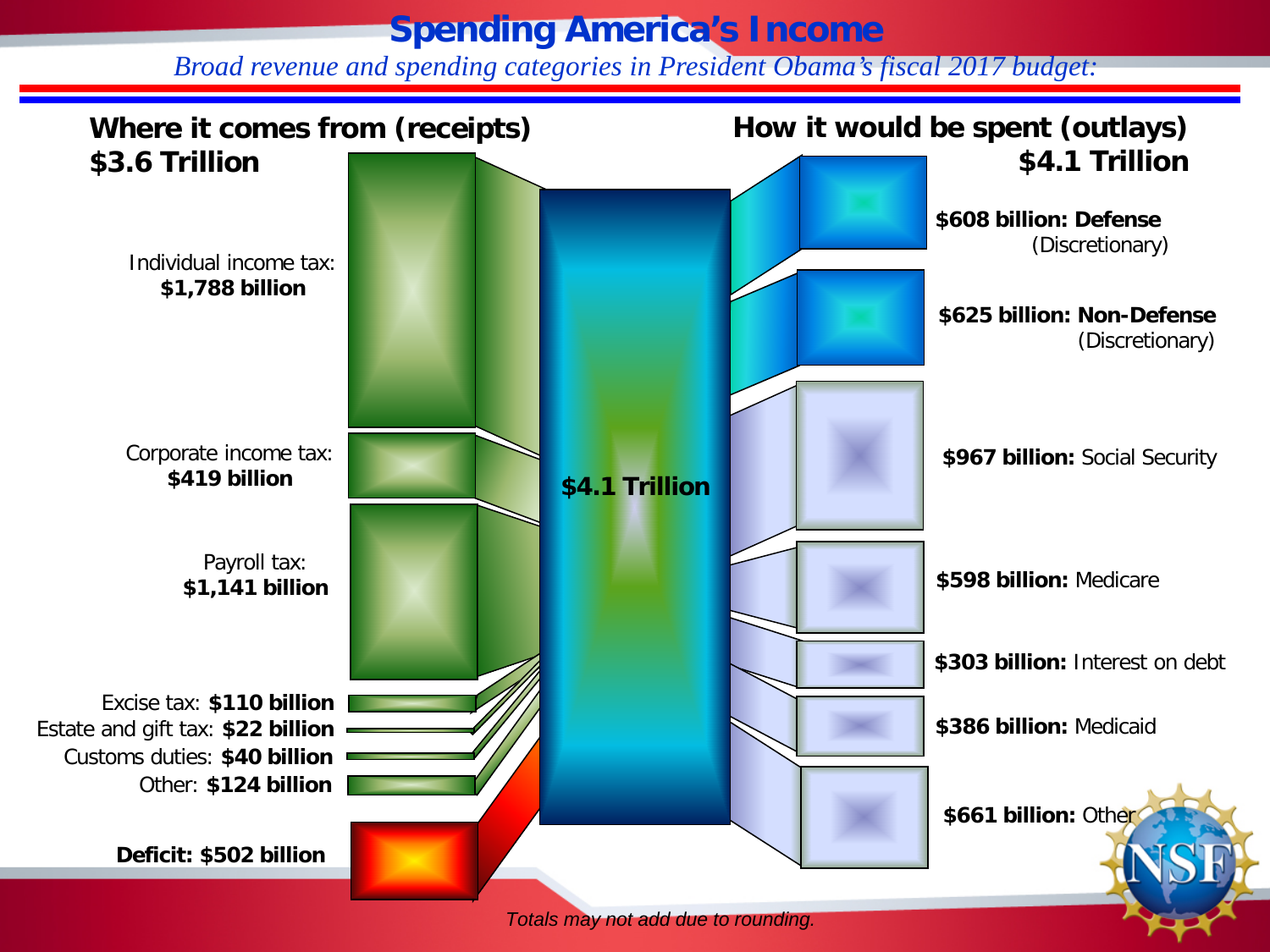### President submits budget

On or before the first Monday in February, the president submits to Congress a detailed budget request for the next fiscal year, which begins on Oct. 1.





Source: Washington Post:

http://www.washingtonpost.com/wp -srv/special/politics/federal -budget -process/noFlash.jpg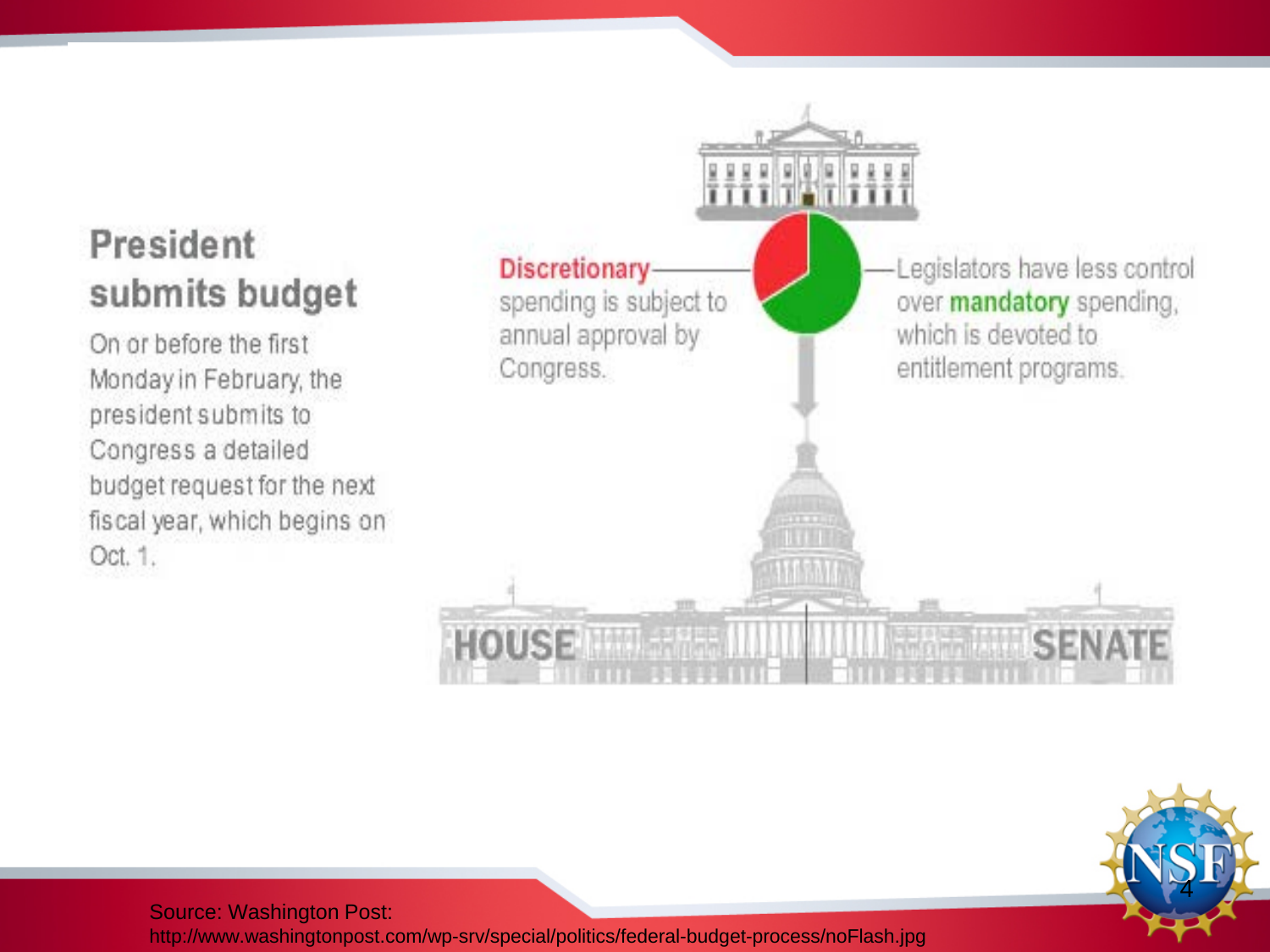#### **Fields of Science and Executive and Legislative Decision Units Connecting lines show location of budget decisions, but not decision sequences**

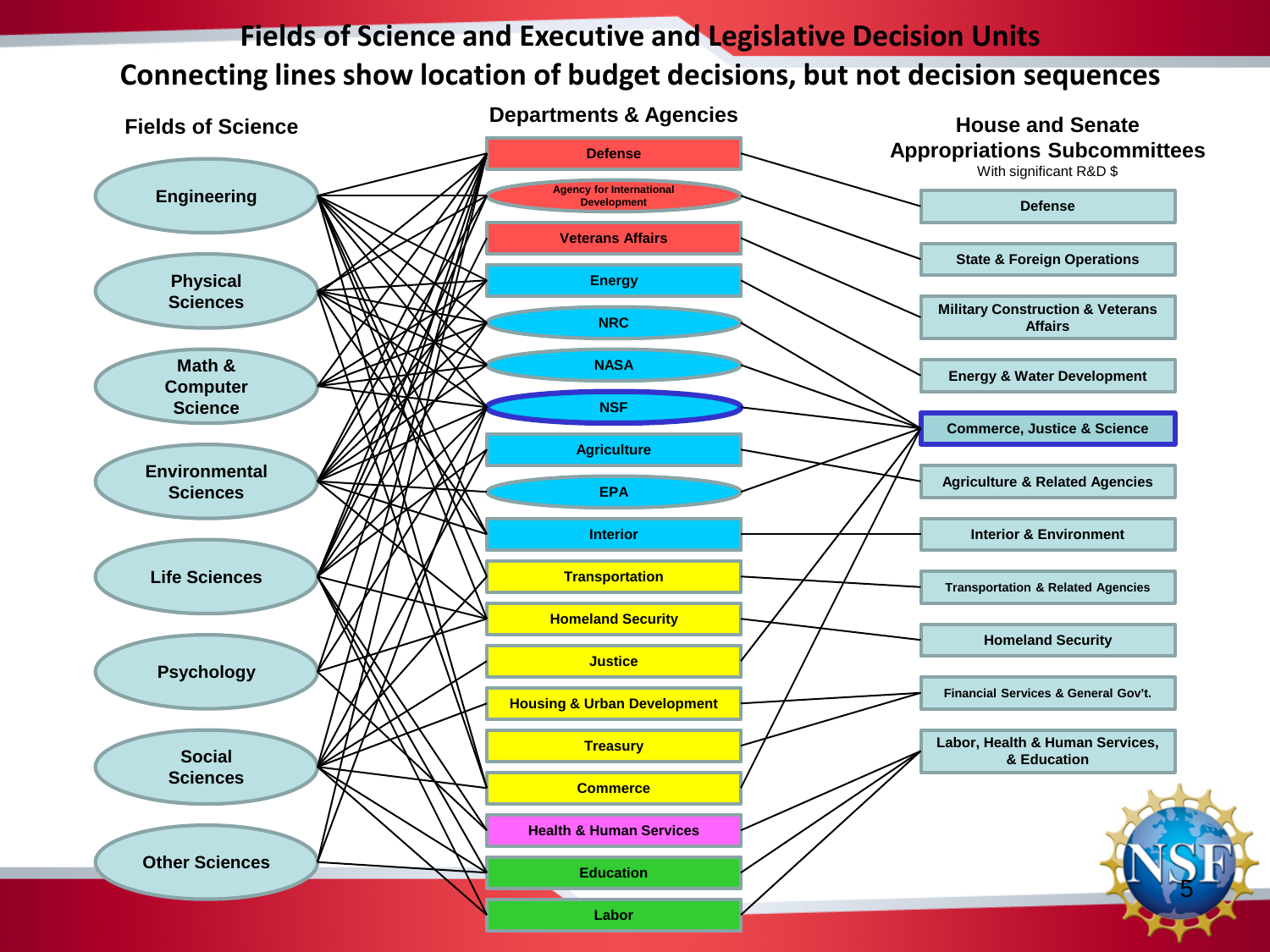### Overview of Budget Process

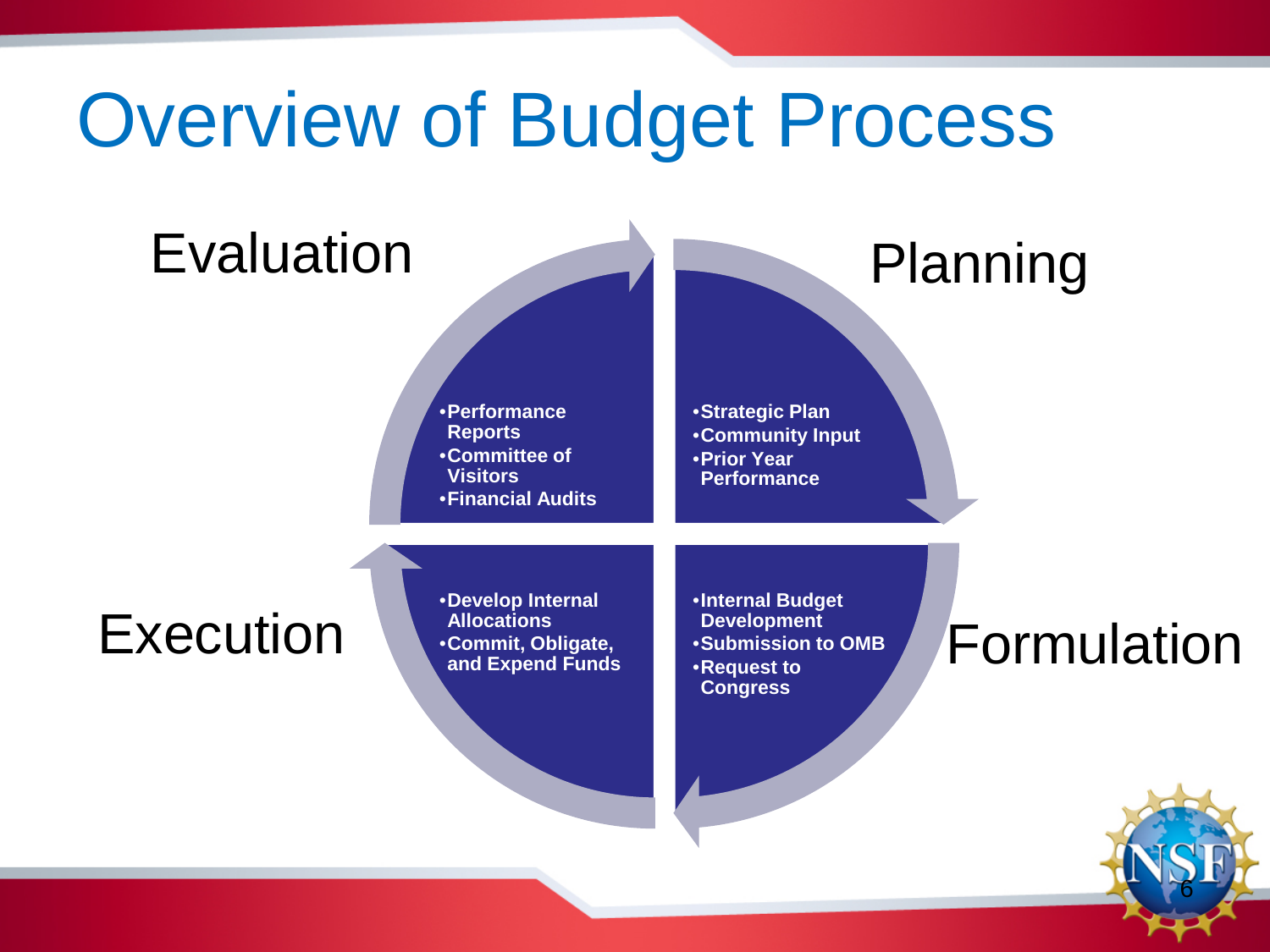### **Budget Planning Timeline**

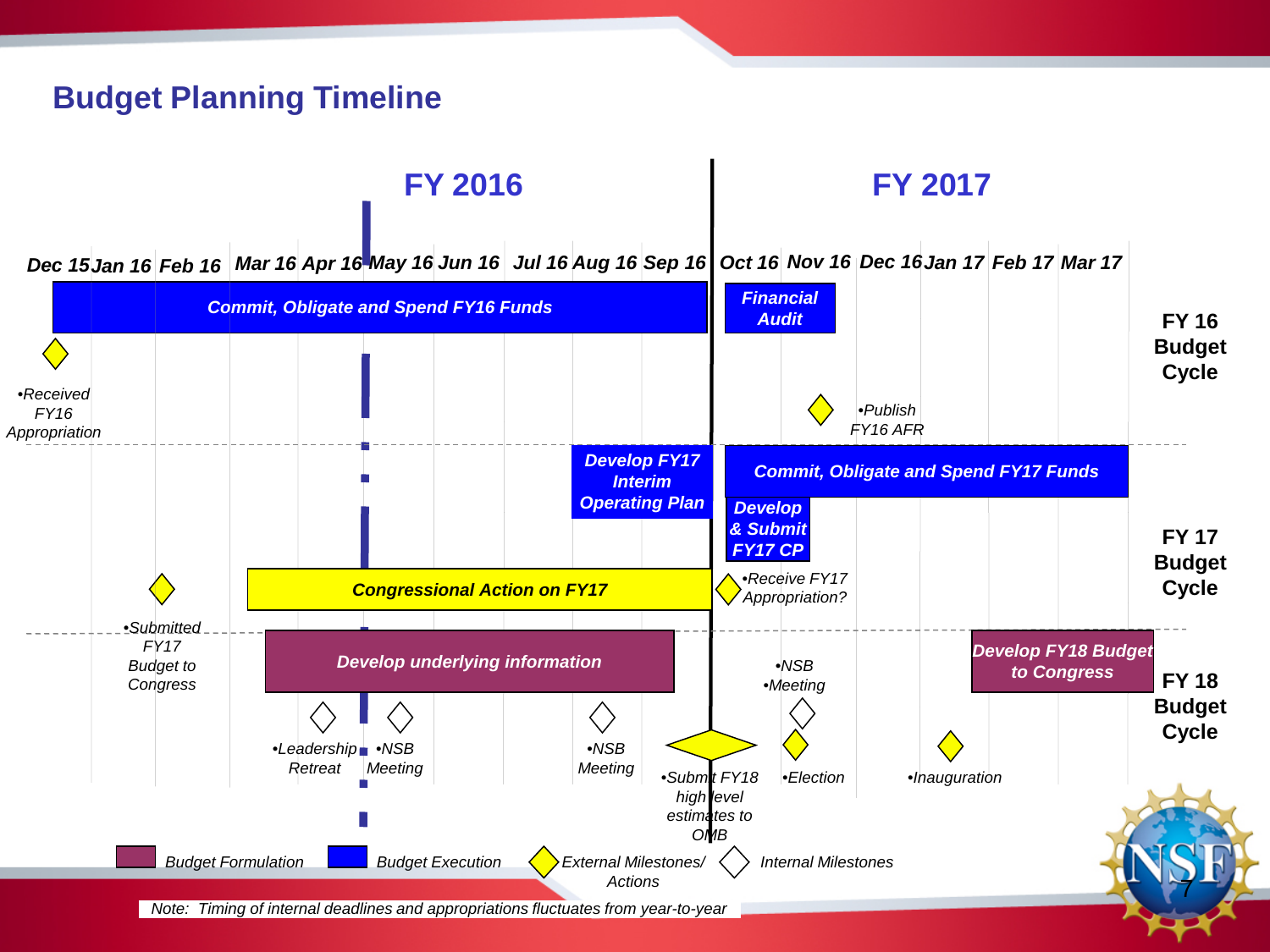## What is the "budget"?

- Congressional Justification
	- Justification of Estimates of Appropriations to the Congress
- NSF:
	- 2 pages of appropriations language
	- $-$  ~570 pages of "justification"
- Know your pages
	- http://www.nsf.gov/about/budget/



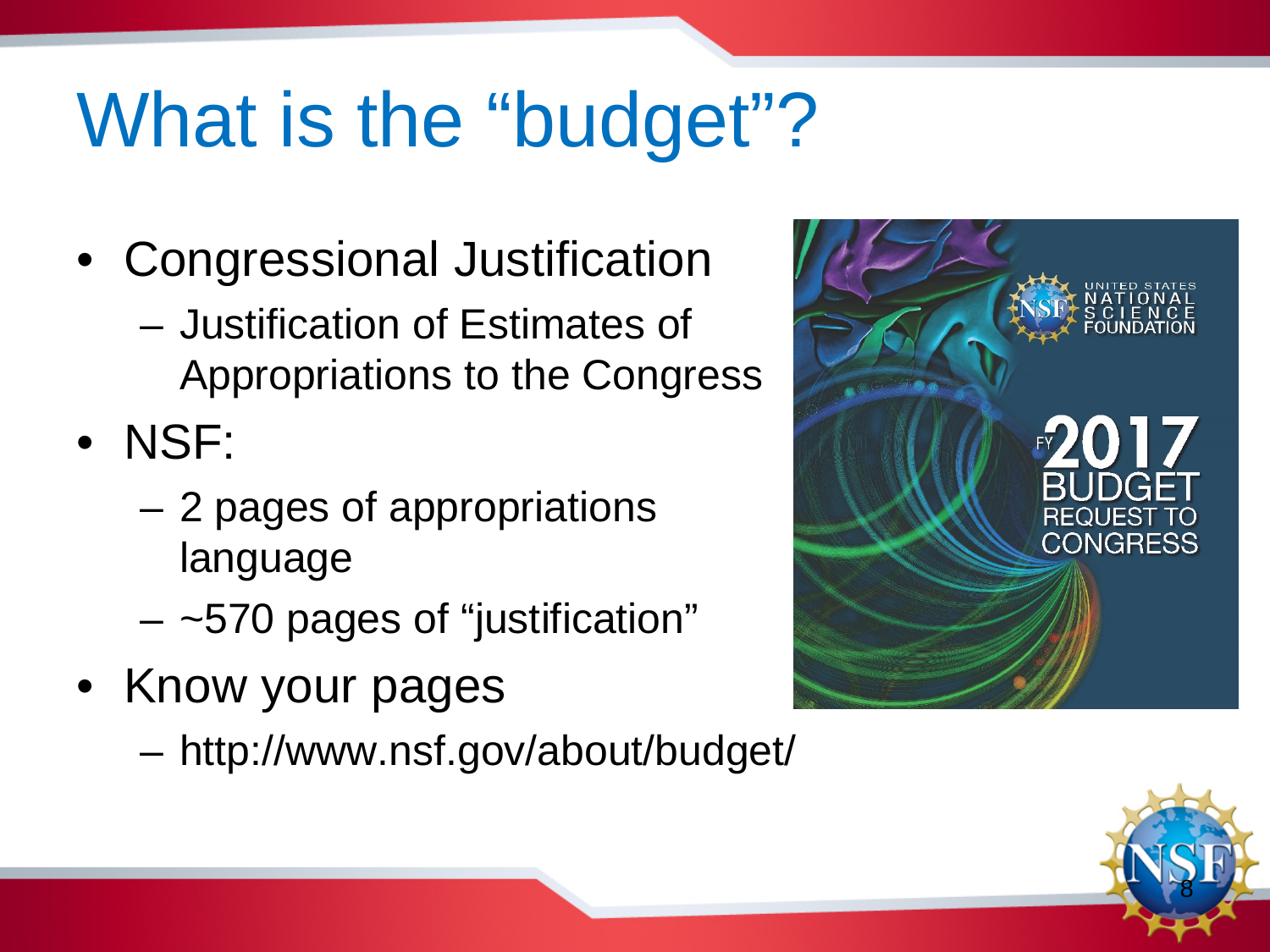## NSF Budget





NSF Total Budget<br>(FY 2016):<br>\$7.463 billion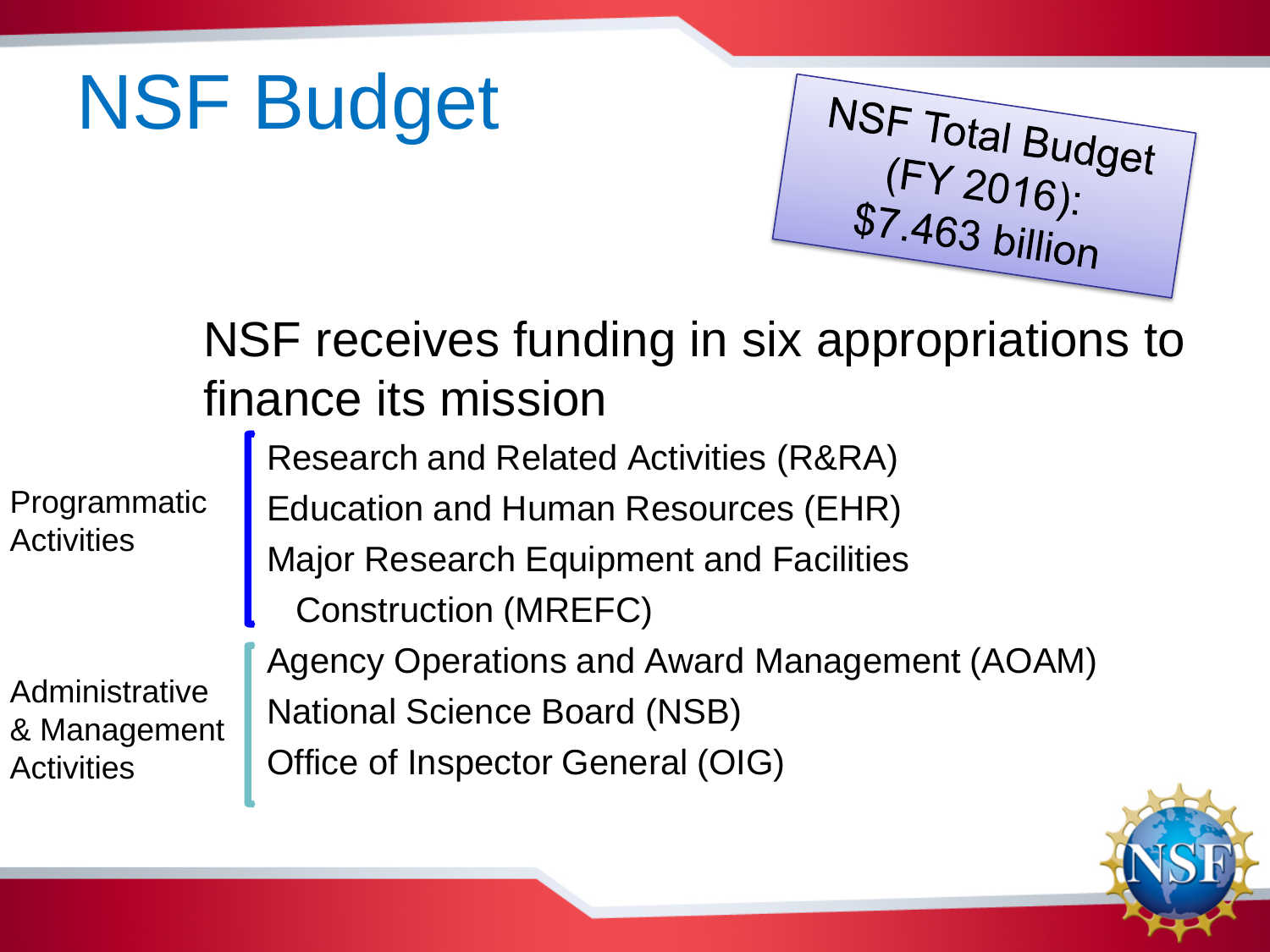**NSF BUDGET STRUCTURE FY 2016 Appropriations by Account - \$7,463 million**



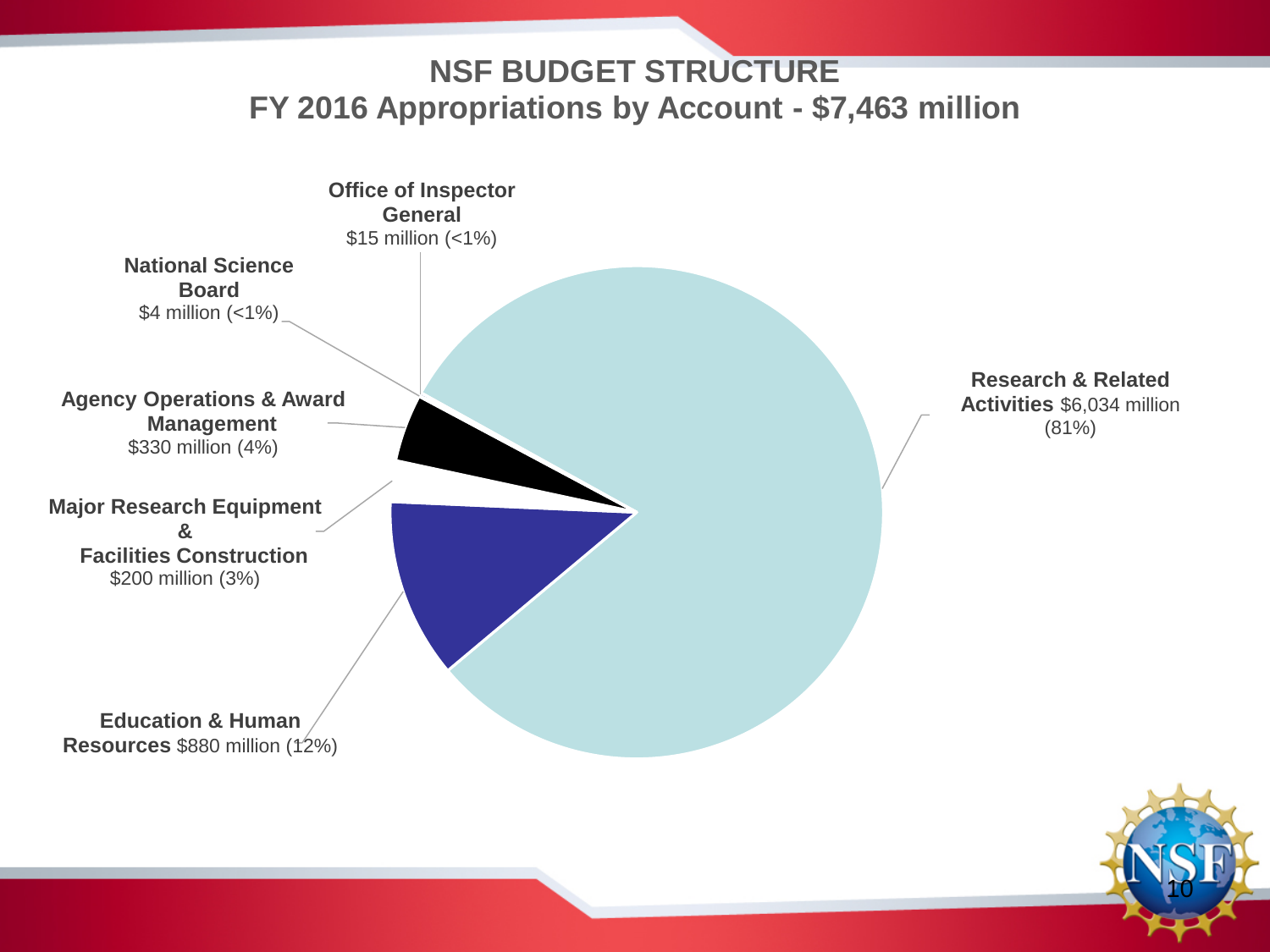### Program Accounts

- R&RA & EHR:
	- Major Directorates and Offices.
	- ~93% of Total Appropriation for NSF
- MREFC:
	- Major facility projects
	- ~3% of Total Appropriation for NSF

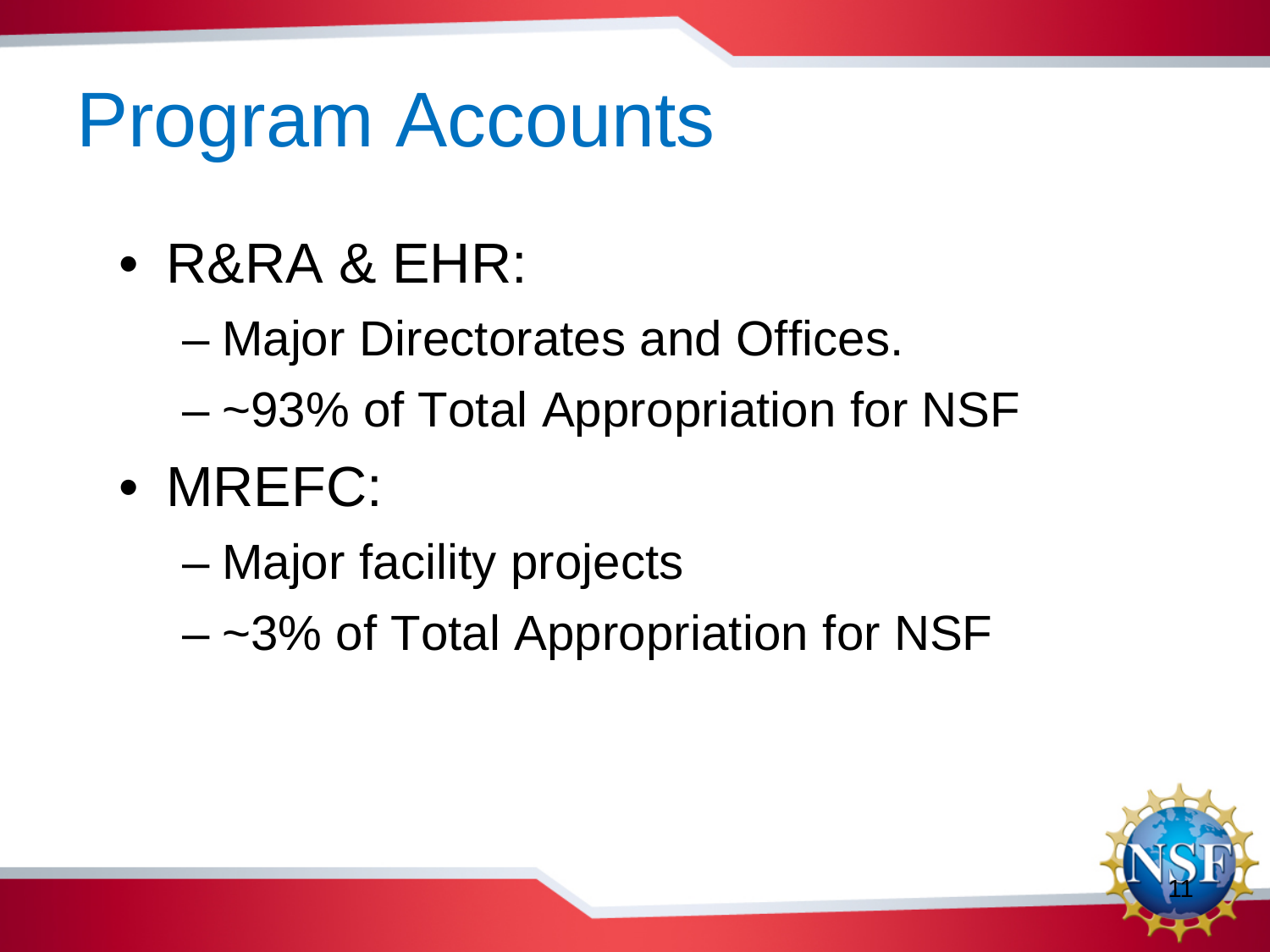### Current Events: Bipartisan Budget Act of 2015 (P.L. 114-74)

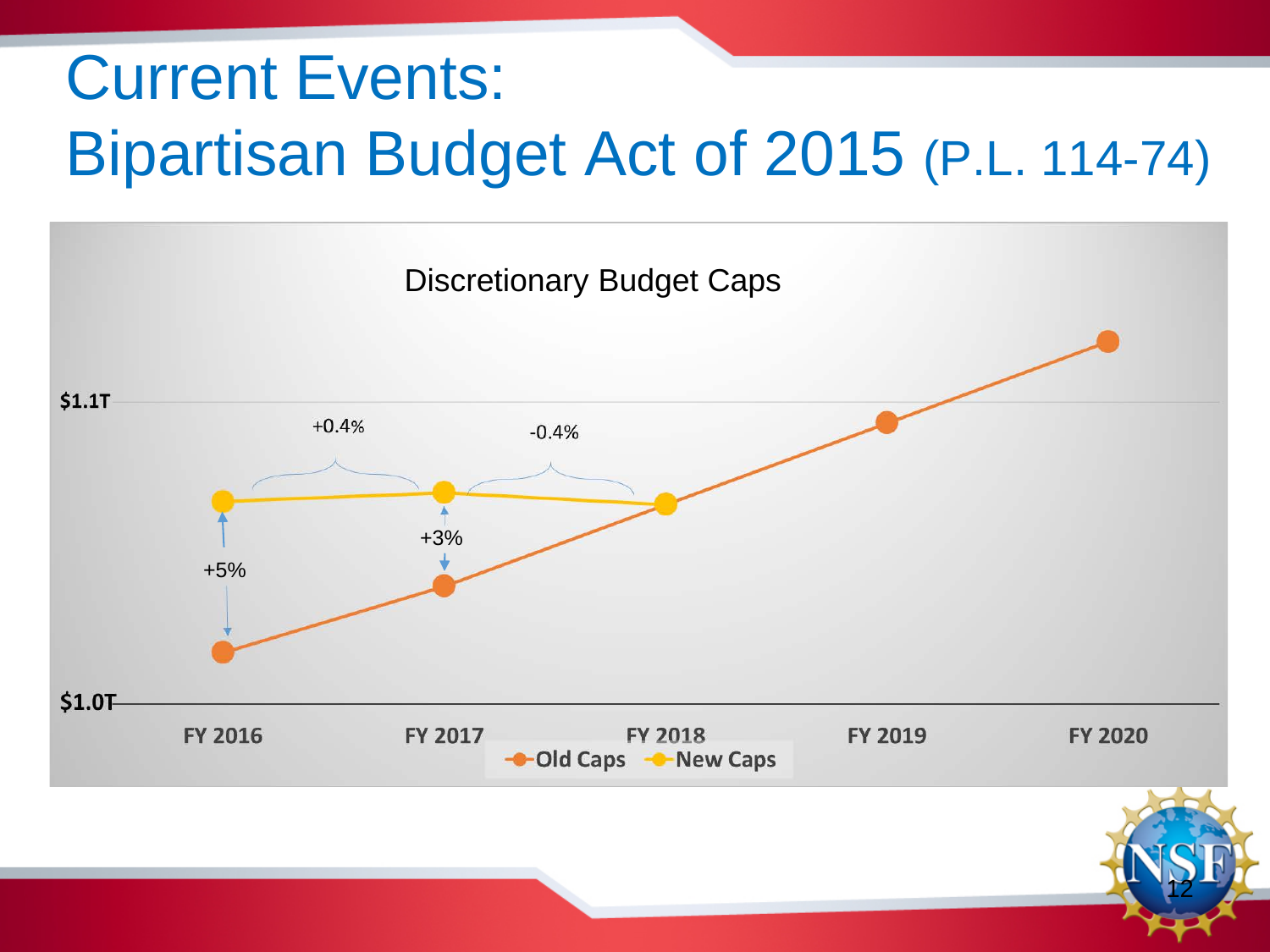#### National Science Foundation FY 2017 Budget Request to Congress (Dollars in Millions)

|                                                              | FY 2016  | FY 2017<br>Request- | FY 2017 Request<br>Discretionary over<br>FY 2016 Estimate |         | FY 2017<br>Request - | FY 2017         | FY 2017 Request<br>Total over<br>FY 2016 Estimate |         |
|--------------------------------------------------------------|----------|---------------------|-----------------------------------------------------------|---------|----------------------|-----------------|---------------------------------------------------|---------|
| Account                                                      | Estimate | Discretionary       | Amount                                                    | Percent | Mandatory            | Request - Total | Amount                                            | Percent |
| <b>Research &amp; Related Activities</b>                     | \$6,034  | \$6,079             | \$46                                                      | 0.8%    | \$346                | \$6,425         | \$392                                             | 6.5%    |
| <b>Education &amp; Human Resources</b>                       | 880      | 899                 | 19                                                        | 2.1%    | 54                   | 953             | 73                                                | 8.3%    |
| Major Research Equipment &<br><b>Facilities Construction</b> | 200      | 193                 | (7)                                                       | $-3.6%$ |                      | 193             | $-7$                                              | $-3.6%$ |
| Agency Operations & Award                                    |          |                     |                                                           |         |                      |                 |                                                   |         |
| Management                                                   | 330      | 373                 | 43                                                        | 13.0%   |                      | 373             | 43                                                | 13.0%   |
| National Science Board                                       |          |                     | $\ast$                                                    | 0.2%    |                      |                 | $\ast$                                            | 0.2%    |
| Office of Inspector General                                  | 15       | 15                  | $\ast$                                                    | 0.3%    |                      |                 | ∗                                                 | 0.3%    |
| Total, NSF                                                   | \$7,463  | \$7,564             | \$101                                                     | 1.3%    | \$400                | \$7,964         | \$501                                             | 6.7%    |

Totals may not add due to rounding.

\* denotes amounts <\$500K.

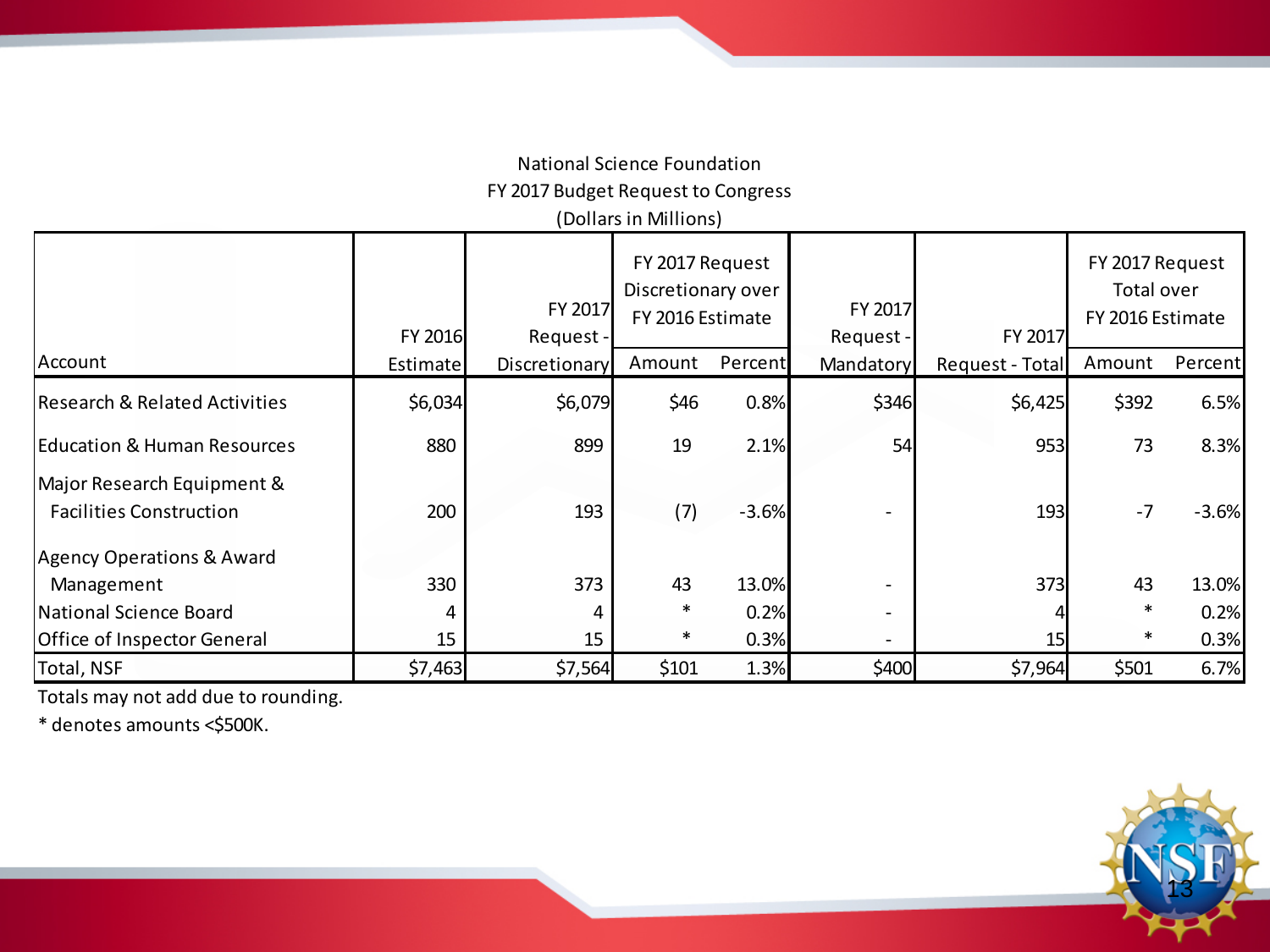# What is meant by mandatory funding?

- Different category of Federal spending than NSF typically sees
- Also known as "direct spending"
- GAO Definition: budget authority that is provided in laws other than appropriations acts
- Most commonly associated with entitlement programs (Social Security, Medicare, etc.) but also supports R&D
- *Not subject to discretionary caps*
- In FY 2017, the Administration is seeking legislation to provide mandatory funding for NSF on a one-time basis

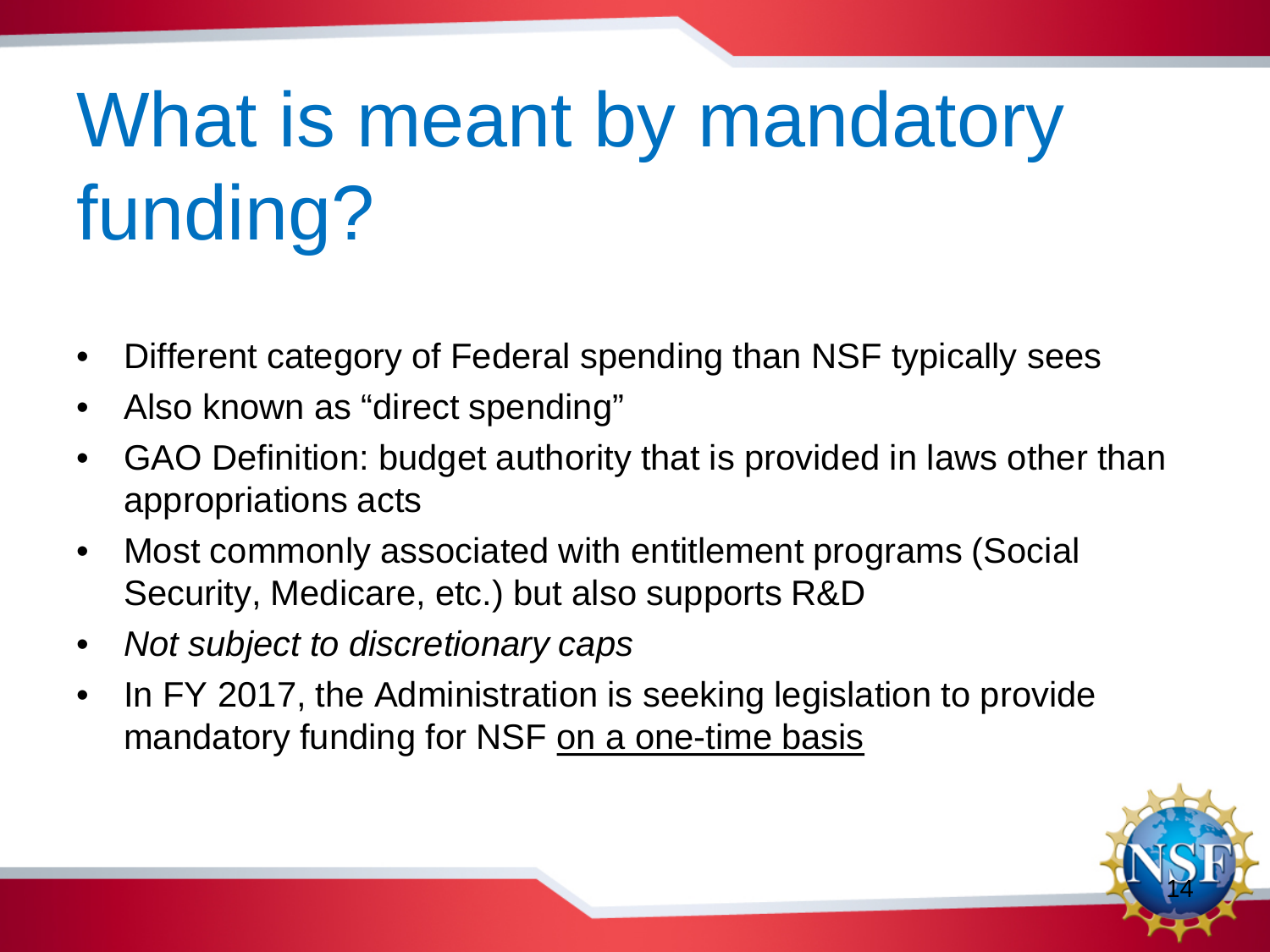## Congressional Action to Date

- $\triangleright$  FY 2017 Budget Hearings in the House
	- House Appropriations, Subcommittee Commerce, Science, Justice March 16, 2016
	- House Committee on Science, Space & Technology March 22, 2016
- Senate markup on April 21, 2016
- House subcommittee markup on May 17, 2016
- Congress not considering Administration's proposal for new mandatory funding

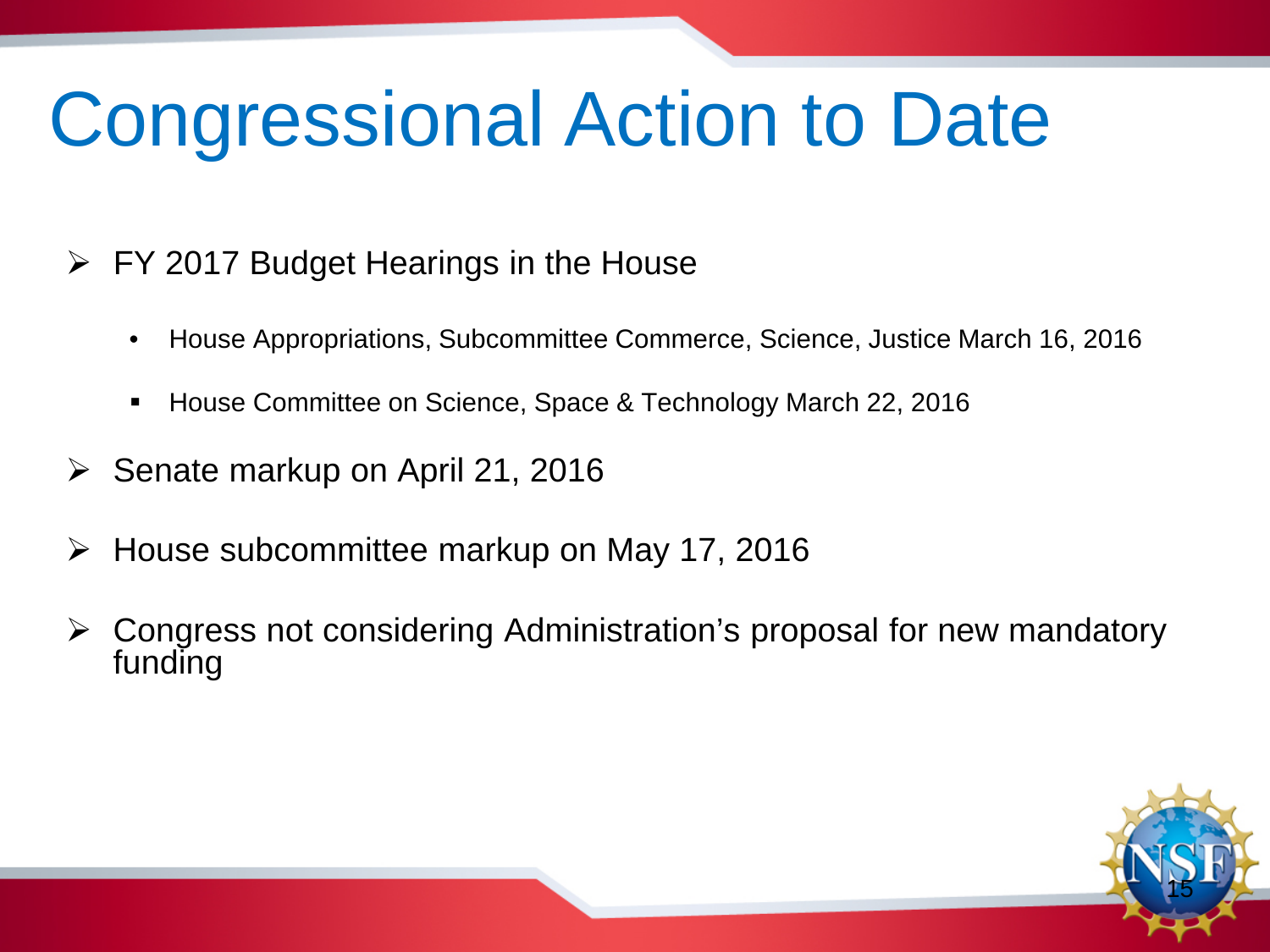### Senate Mark-up

#### National Science Foundation

FY 2017 Senate Markup: Comparison to FY 2017 Request (Discretionary) and FY 2016 Estimate

| (Dollars in Millions)                                        |         |                               |         |                     |         |                     |          |  |
|--------------------------------------------------------------|---------|-------------------------------|---------|---------------------|---------|---------------------|----------|--|
|                                                              |         |                               |         |                     |         | FY 2017 Senate over |          |  |
|                                                              |         | FY 2017                       |         | FY 2017 Senate over |         | FY 2017 Request-    |          |  |
|                                                              | FY 2016 | Request-                      | FY 2017 | FY 2016 Estimate    |         | Discretionary       |          |  |
| Account                                                      |         | <b>Estimate Discretionary</b> | Senate  | Amount              | Percent | Amount              | Percent  |  |
| Research & Related Activities                                | \$6,034 | \$6,079                       | \$6,034 |                     |         | $-$ \$46            | $-0.8%$  |  |
| <b>Education &amp; Human Resources</b>                       | 880     | 899                           | 880     |                     |         | $-19$               | $-2.1%$  |  |
| Major Research Equipment &<br><b>Facilities Construction</b> | 200     | 193                           | 247     | 46                  | 23.1%   | 53                  | 27.7%    |  |
| Agency Operations & Award<br>Management                      | 330     | 373                           | 330     |                     |         | $-43$               | $-11.5%$ |  |
| National Science Board                                       | 4       | 4                             | 4       |                     |         | $\ast$              | $-0.2%$  |  |
| Office of Inspector General                                  | 15      | 15                            | 15      | $\ast$              | 0.3%    |                     |          |  |
| Total, NSF                                                   | \$7,463 | \$7,564                       | \$7,510 | \$46                | 0.6%    | $-554$              | $-0.7%$  |  |

Totals may not add due to rounding.

\* denotes amounts <\$500K.

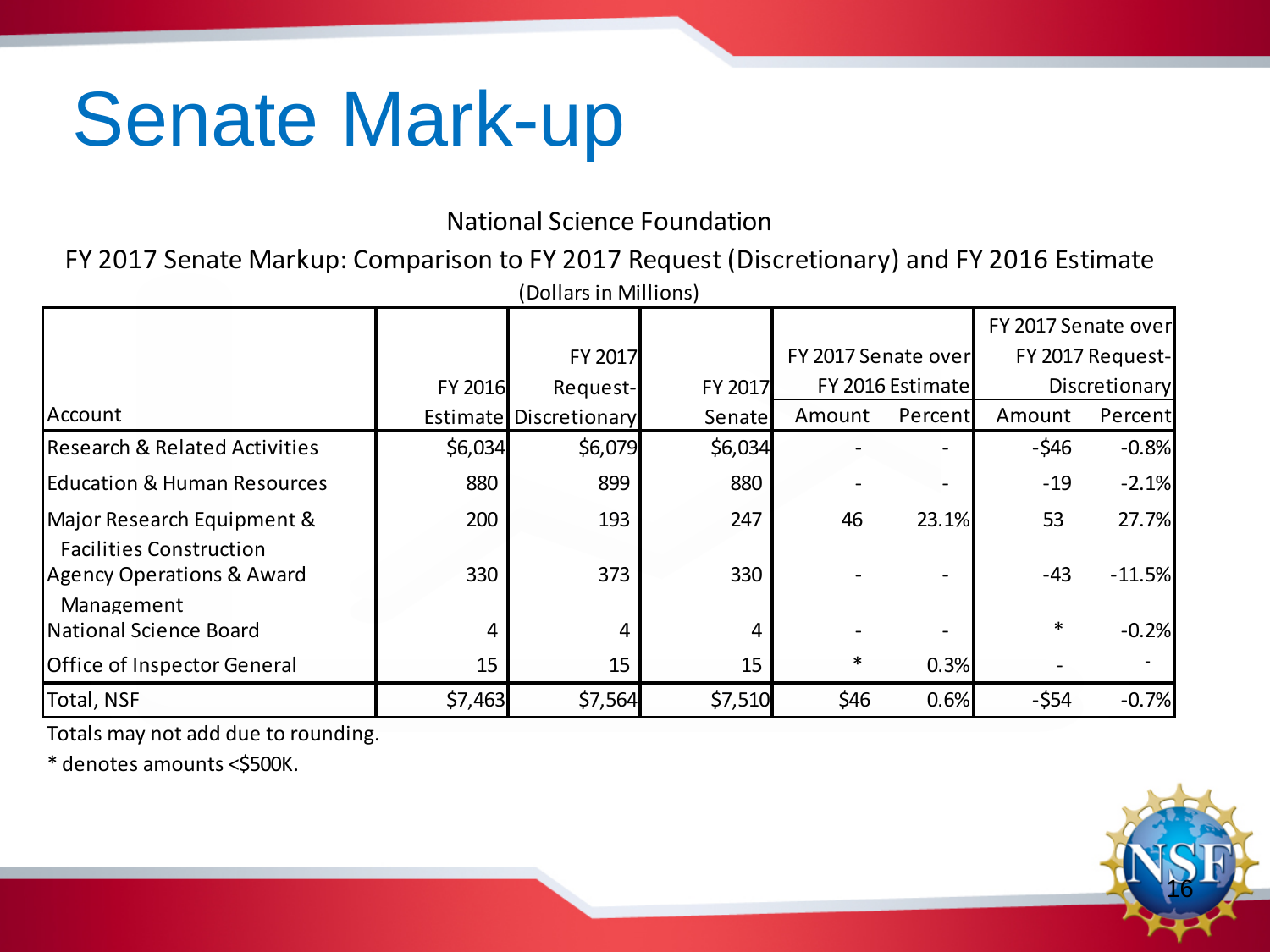### House Mark-up

National Science Foundation

FY 2017 House Markup: Comparison to FY 2017 Request (Discretionary) and FY 2016 Estimate (Dollars in Millions)

| $\mathcal{U}$                            |                 |                      |         |                                        |          |                                                         |          |  |
|------------------------------------------|-----------------|----------------------|---------|----------------------------------------|----------|---------------------------------------------------------|----------|--|
|                                          | <b>FY 2016</b>  | FY 2017<br>Request-  | FY 2017 | FY 2017 House over<br>FY 2016 Estimate |          | FY 2017 House over<br>FY 2017 Request-<br>Discretionary |          |  |
| Account                                  | Estimate        | <b>Discretionary</b> | House   | Amount                                 | Percent  | Amount                                                  | Percent  |  |
| <b>Research &amp; Related Activities</b> | \$6,034         | \$6,079              | \$6,079 | \$45                                   | 0.7%     |                                                         |          |  |
| <b>IEducation &amp; Human Resources</b>  | 880             | 899                  | 880     |                                        |          | $-19$                                                   | $-2.1%$  |  |
| Major Research Equipment &               |                 |                      |         |                                        |          |                                                         |          |  |
| <b>Facilities Construction</b>           | 200             | 193                  | 87      | $-113$                                 | $-56.5%$ | $-106$                                                  | $-54.9%$ |  |
| <b>Agency Operations &amp; Award</b>     |                 |                      |         |                                        |          |                                                         |          |  |
| Management                               | 330             | 373                  | 340     | 10                                     | 3.0%     | $-33$                                                   | $-8.8%$  |  |
| National Science Board                   |                 |                      |         | $\ast$                                 |          |                                                         |          |  |
| <b>Office of Inspector General</b>       | 15 <sub>l</sub> | 15                   | 15      | $\ast$                                 |          |                                                         |          |  |
| Total, NSF                               | \$7,463         | \$7,563              | \$7,405 | $-558$                                 | $-0.8%$  | $-5158$                                                 | $-2.1%$  |  |

Totals may not add due to rounding.

\* denotes amounts <\$500K.

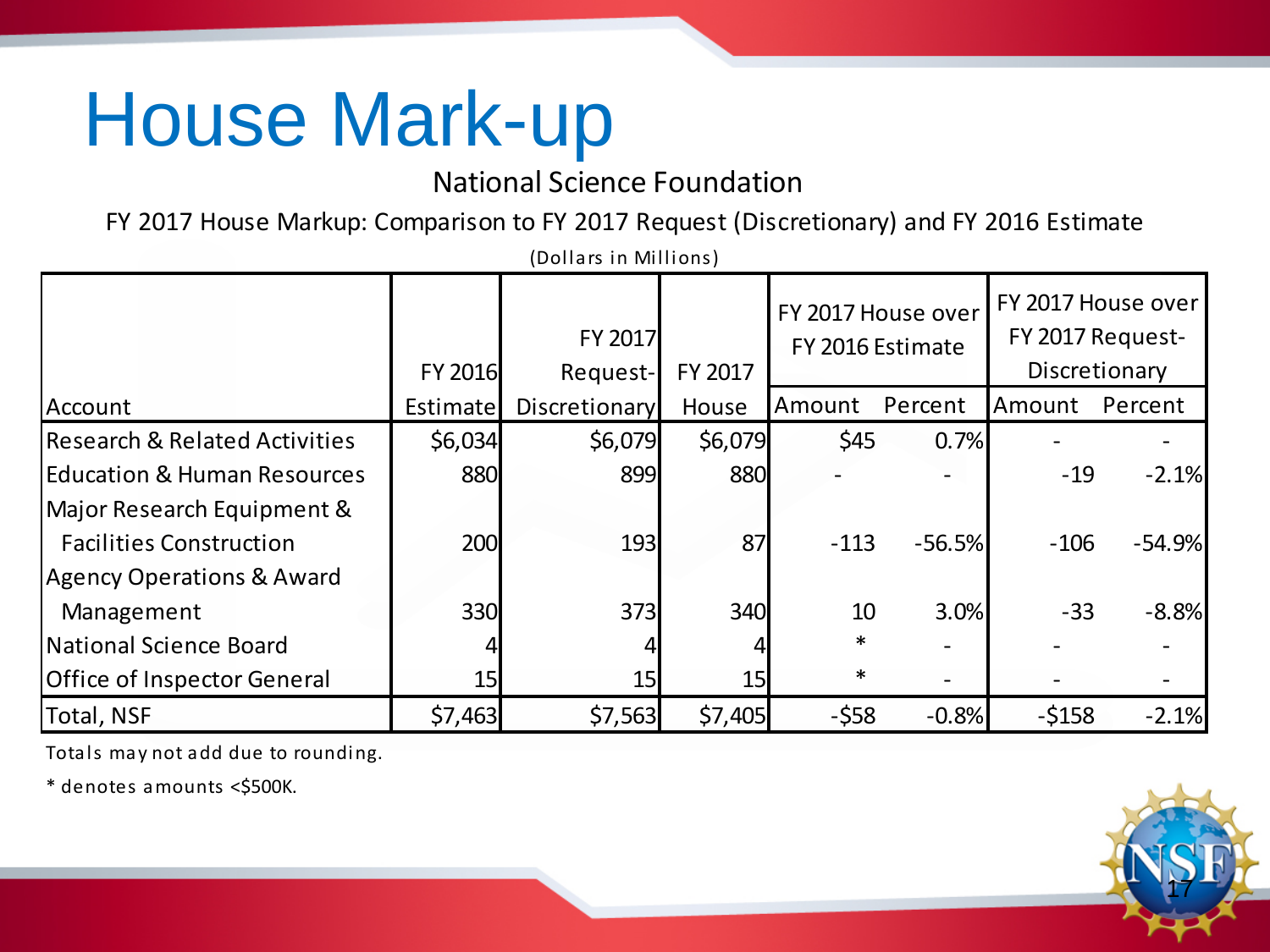### Appropriations: Noteworthy Items

### SENATE

- Third Regional Class Research Vessel
- GAO review of projects funded via MREFC account
	- Based on GAO review of NASA projects
- NSB report re: facilities O&M
- AOAM funding insufficient to cover relocation to Alexandria

**HOUSE** 

- $\triangleright$  No details yet
- **▶ No Regional Class Research Vessel funding**

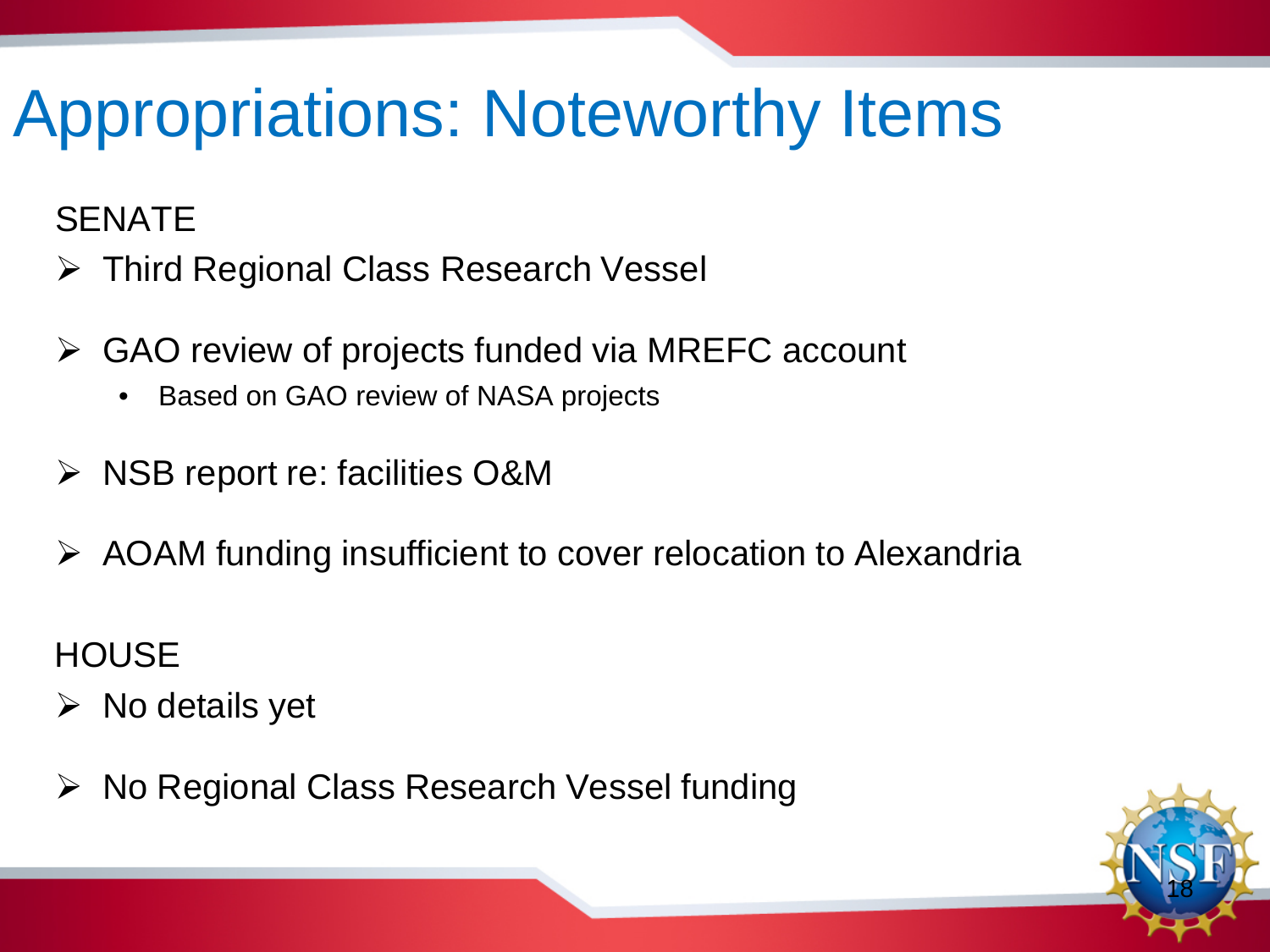### **Outlook**

- Uncertainty Potential Outcomes….
	- Appropriations enacted by Oct. 1

-- OR --

• Continuing resolution until after election or inauguration

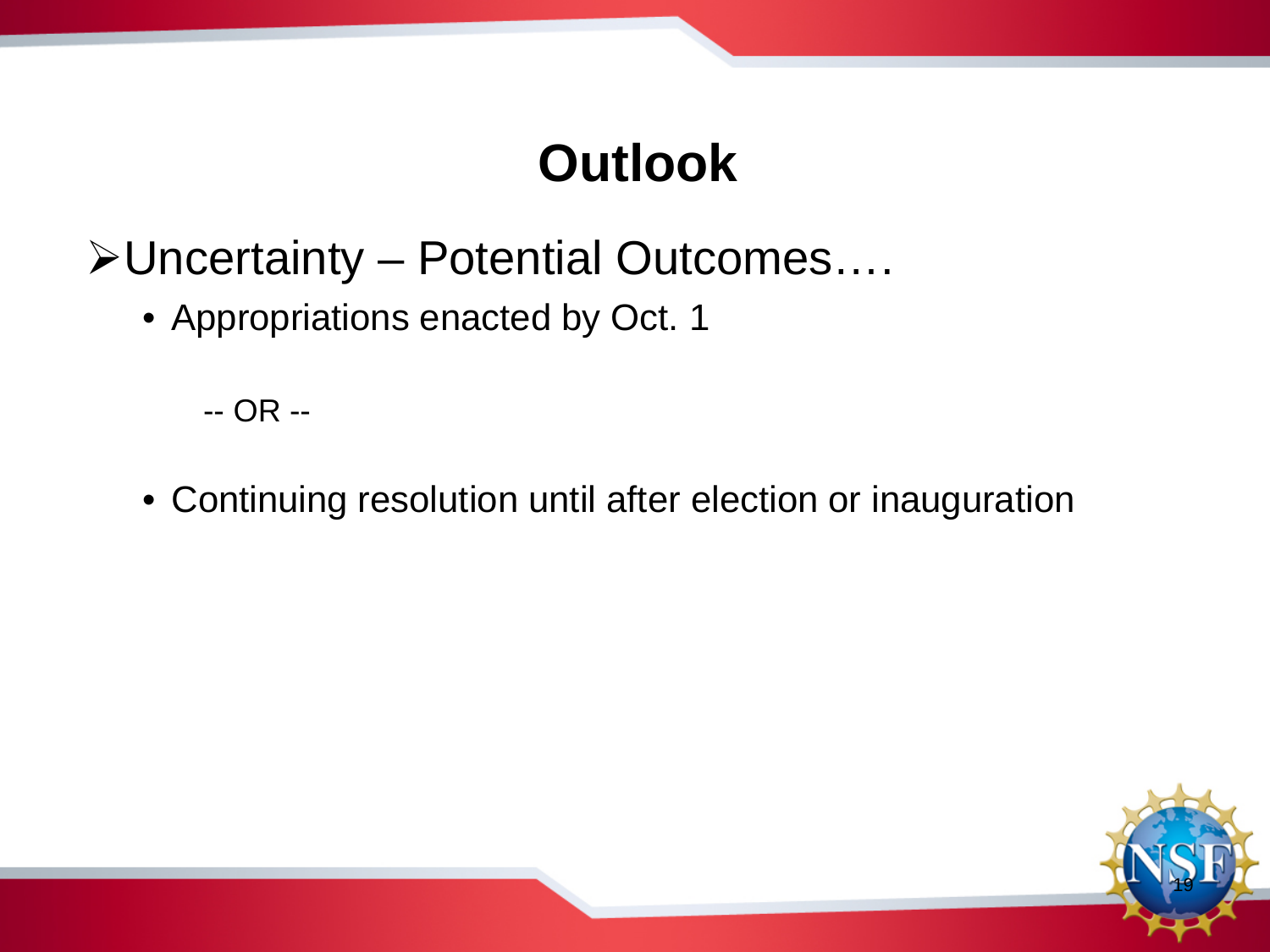**APPROPRIATIONS DRIFT NSF Appropriations Dates versus Start of Federal Fiscal Year Oct. 1**